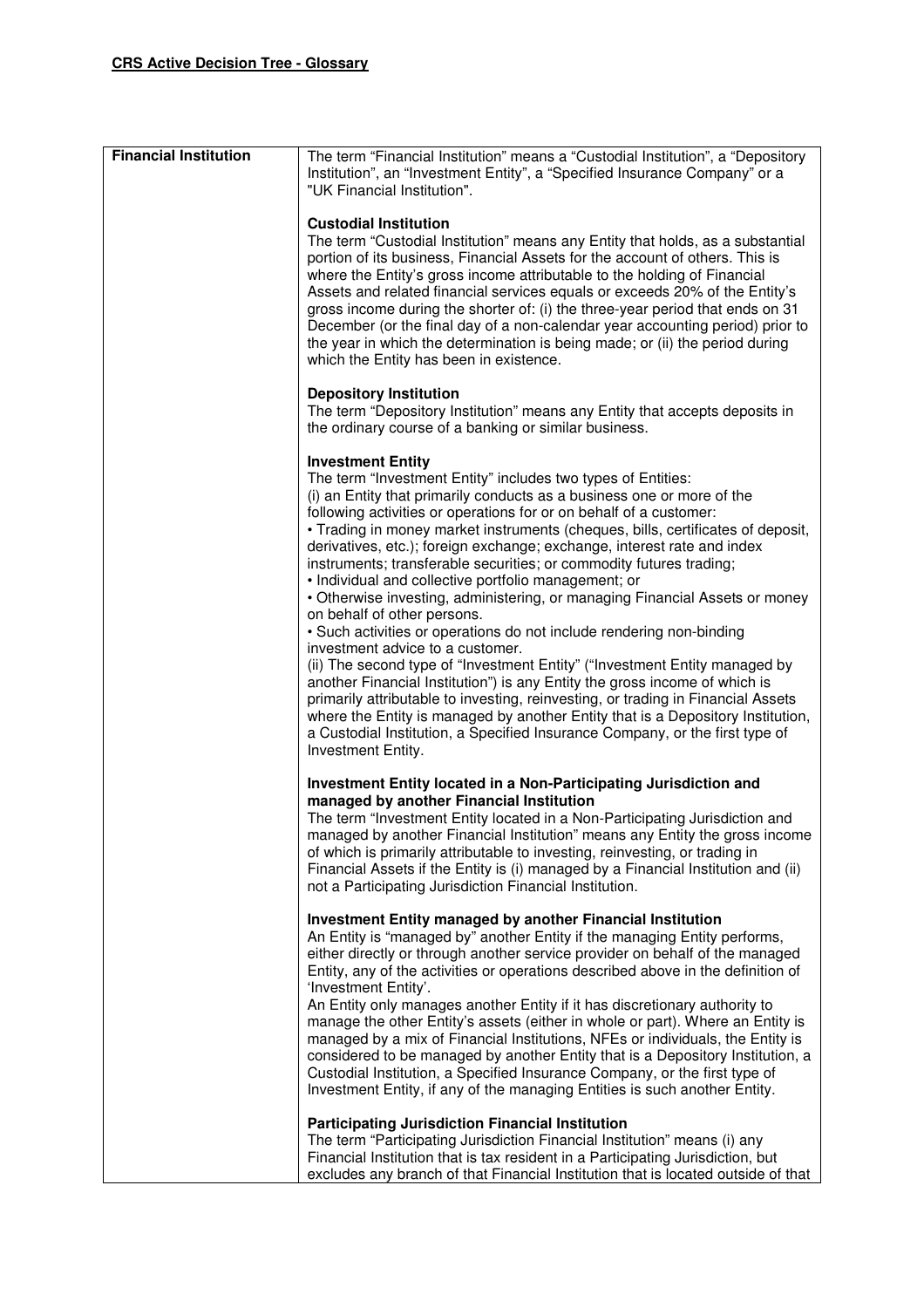|                               | jurisdiction, and (ii) any branch of a Financial Institution that is not tax                                                                                |
|-------------------------------|-------------------------------------------------------------------------------------------------------------------------------------------------------------|
|                               | resident in a Participating Jurisdiction, if that branch is located in such<br>Participating Jurisdiction.                                                  |
|                               |                                                                                                                                                             |
|                               | <b>Non-Reporting Financial Institution</b>                                                                                                                  |
|                               | A "Non-Reporting Financial Institution" means any Financial Institution that is:                                                                            |
|                               | • A Governmental Entity, International Organisation or Central Bank, other                                                                                  |
|                               | than with respect to a payment that is derived from an obligation held in<br>connection with a commercial financial activity of a type engaged in by a      |
|                               | Specified Insurance Company, Custodial Institution, or Depository Institution;                                                                              |
|                               | • A Broad Participation Retirement Fund; a Narrow Participation Retirement                                                                                  |
|                               | Fund; a Pension Fund of a Governmental Entity, International Organisation                                                                                   |
|                               | or Central Bank; or a Qualified Credit Card Issuer;                                                                                                         |
|                               | • An Exempt Collective Investment Vehicle; or<br>• A Trustee-Documented Trust: a trust where the trustee of the trust is a                                  |
|                               | Reporting Financial Institution and reports all information required to be                                                                                  |
|                               | reported with respect to all Reportable Accounts of the trust;                                                                                              |
|                               | • Any other defined in a countries domestic law as a Non-Reporting Financial                                                                                |
|                               | Institution.                                                                                                                                                |
|                               | <b>Specified Insurance Company</b>                                                                                                                          |
|                               | A Specified Insurance Company is an Entity that is an insurance company (or                                                                                 |
|                               | the holding company of an insurance company) that issues, or is obligated to                                                                                |
|                               | make payments with respect to, a Cash Value Insurance Contract or an<br>Annuity Contract.                                                                   |
|                               |                                                                                                                                                             |
|                               | <b>UK Financial Institution</b>                                                                                                                             |
|                               | A UK Financial institution is any financial institution resident in the UK, as                                                                              |
| <b>Previous Reporting</b>     | well as any branch of a non-resident financial institution located in the UK.<br>The standard time period for this question would be the previous Calendar  |
| Period / Calendar Year        | Year (January to December), however, in this circumstance the Entity is                                                                                     |
|                               | permitted to use its own year end timelines which could be any month within                                                                                 |
|                               | the year.                                                                                                                                                   |
| <b>Passive Income</b>         | In determining what is meant by "passive income", reference must be made                                                                                    |
|                               | to each jurisdiction's particular rules. Passive income would generally be<br>considered to include the portion of gross income that consists of:           |
|                               | a) Dividends;                                                                                                                                               |
|                               | b) Interest;                                                                                                                                                |
|                               | c) Income equivalent to interest;                                                                                                                           |
|                               | d) Rents and royalties, other than rents and royalties derived in the active<br>conduct of a business conducted, at least in part, by employees of the NFE; |
|                               | e) Annuities;                                                                                                                                               |
|                               | f) The excess of gains over losses from the sale or exchange of Financial                                                                                   |
|                               | Assets that gives rise to the passive income described previously;                                                                                          |
|                               | g) The excess of gains over losses from transactions (including futures,                                                                                    |
|                               |                                                                                                                                                             |
|                               | forwards, options, and similar transactions) in any Financial Assets;                                                                                       |
|                               | h) The excess of foreign currency gains over foreign currency losses;                                                                                       |
|                               | i) Net income from swaps; or<br>j) Amounts received under Cash Value Insurance Contracts.                                                                   |
|                               | Notwithstanding the foregoing, passive income will not include, in the case of                                                                              |
|                               | a NFE that regularly acts as a dealer in Financial Assets, any income from                                                                                  |
|                               | any transaction entered into in the ordinary course of such dealer's business                                                                               |
| <b>Established Securities</b> | as such a dealer.<br>An Exchange that is officially recognised and supervised by a governmental                                                             |
| <b>Market</b>                 | authority in which the market is located and that has a meaningful annual                                                                                   |
|                               | value of shares traded on the exchange, for example the FTSE 100.                                                                                           |
| <b>Investment Fund</b>        | An example of an Investment Fund would be:-                                                                                                                 |
|                               | - Private Equity Fund<br>- Venture Capital Fund                                                                                                             |
|                               | - Leveraged Buyout Fund                                                                                                                                     |
|                               | Or any other Investment Vehicle whose purpose it is to acquire or fund                                                                                      |
|                               | companies and hold interest in those companies as capital assets for<br>investment purposes.                                                                |